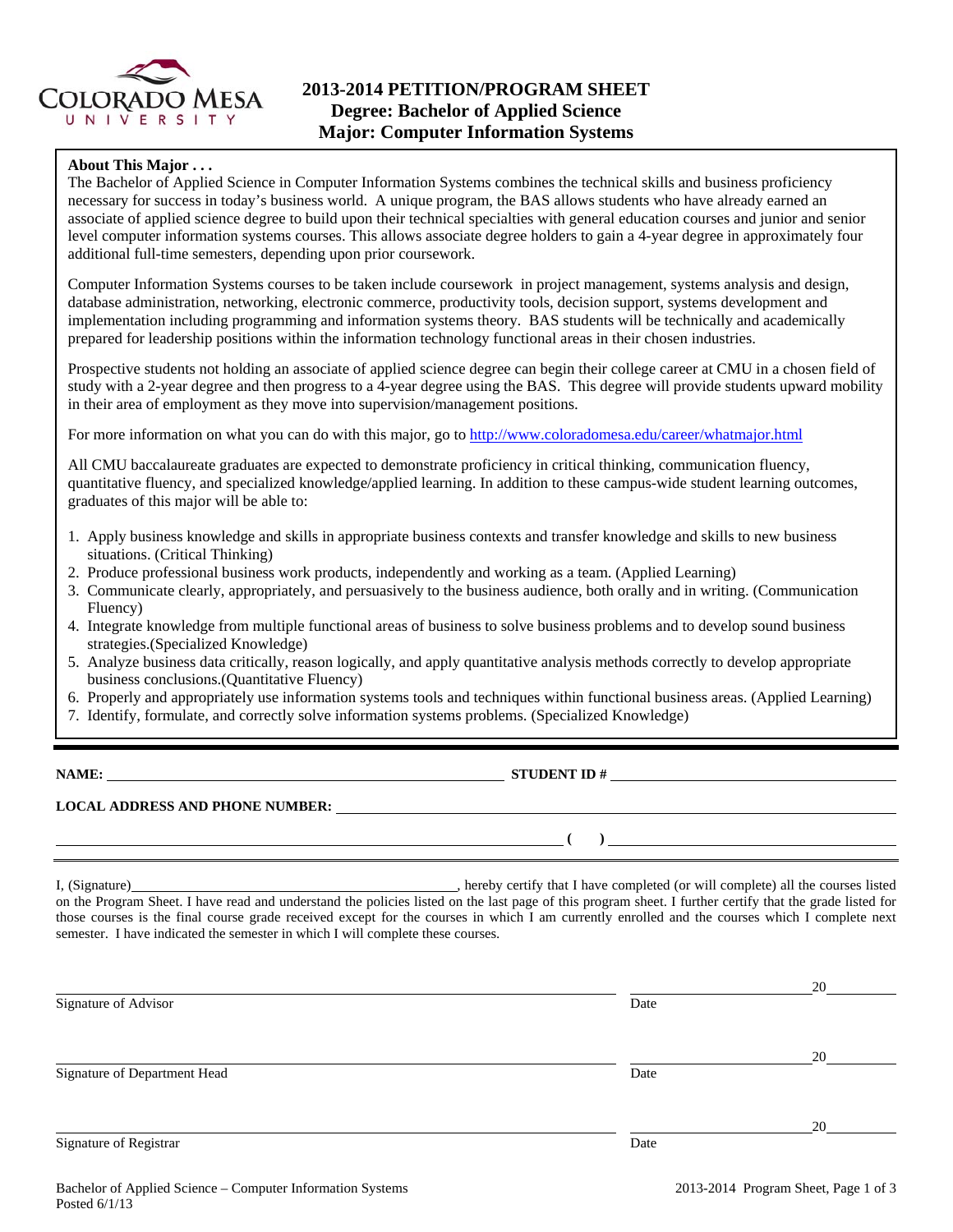# **Students should work closely with a faculty advisor when selecting and scheduling courses prior to registration.**

Degree Requirements:

- As an entrance requirement, a student must have a proficiency in advanced computer literacy, which is defined as having taken CISB 101 (or equivalent); and CISB 260 or TECI 260 (or equivalent).
- 120 semester hours total (A minimum of 28 taken at CMU in no fewer than two semesters).
- 33 upper division credits (A minimum of 15 taken at the 300-400 course levels within the major at CMU).
- 2.00 cumulative GPA or higher in all CMU coursework
- A grade of "C" or higher in each course in the major
- Pre-collegiate courses (usually numbered below 100) cannot be used for graduation.
- A student must follow the CMU graduation requirements either from 1) the program sheet for the major in effect at the time the student officially declares a major; or 2) a program sheet for the major approved for a year subsequent to the year during which the student officially declares the major and is approved for the student by the department head. Because a program may have requirements specific to the degree, the student should check with the faculty advisor for additional criteria. It is the student's responsibility to be aware of, and follow, all requirements for the degree being pursued. Any exceptions or substitutions must be approved by the student's faculty advisor and Department Head.
- When filling out the program sheet a course can be used only once.
- See the "Undergraduate Graduation Requirements" in the catalog for additional graduation information.

**GENERAL EDUCATION REQUIREMENTS** (31 semester hours) See the current catalog for a list of courses that fulfill the requirements below. If a course is on the general education list of options and a requirement for your major, you must use it to fulfill the major requirement and make a different selection within the general education requirement. Course No Title Sem.hrs Grade Term/Trns

| <b>English</b> (6 semester hours, must receive a grade of "C" or better and |   |  |
|-----------------------------------------------------------------------------|---|--|
| must be completed by the time the student has 60 semester hours.)           |   |  |
| <b>ENGL 111 English Composition</b>                                         | 3 |  |
| <b>ENGL 112 English Composition</b>                                         | 3 |  |
|                                                                             |   |  |

**Math:** (3 semester hours, must receive a grade of "C" or better, must be completed by the time the student has 60 semester hours.) MATH 113 College Algebra 4\* \*3 credits apply to the General Ed requirements and 1 credit applies to elective credit

**Humanities** (3 semester hours)

|          | Social and Behavioral Sciences (6 semester hours) |  |  |
|----------|---------------------------------------------------|--|--|
| ECON 201 | Principles of Macroeconomics 3                    |  |  |
| ECON 202 | Principles of Microeconomics 3                    |  |  |
|          |                                                   |  |  |

\_\_\_\_\_\_ \_\_\_\_ \_\_\_\_\_\_\_\_\_\_\_\_\_\_\_\_\_\_\_\_\_\_\_\_ \_\_\_\_ \_\_\_\_\_ \_\_\_\_\_\_\_\_

\_\_\_\_\_\_ \_\_\_\_ \_\_\_\_\_\_\_\_\_\_\_\_\_\_\_\_\_\_\_\_\_\_\_\_ \_\_\_\_ \_\_\_\_\_ \_\_\_\_\_\_\_\_ \_\_\_\_\_\_ \_\_\_\_ \_\_\_\_\_\_\_\_\_\_\_\_\_\_\_\_\_\_\_\_\_\_\_\_ \_\_\_\_ \_\_\_\_\_ \_\_\_\_\_\_\_\_

\_\_\_\_\_\_ \_\_\_\_ \_\_\_\_\_\_\_\_\_\_\_\_\_\_\_\_\_\_\_\_\_\_\_\_ \_\_\_\_ \_\_\_\_\_ \_\_\_\_\_\_\_\_

**Fine Arts** (3 semester hours)

**Natural Sciences** (7 semester hours, one course must include a lab)

**History** (3 semester hours)  $HIST \quad \_\_$ 

 $_ _ _ _{-}$   $_{-}$   $_{-}$ 

| Course No Title                                                                                                       | Sem.hrs Grade Term/Trns |  |  |
|-----------------------------------------------------------------------------------------------------------------------|-------------------------|--|--|
| $\alpha$ meeting a $\alpha$ existing in existing $\alpha$ is the $\alpha$ existing $\alpha$ and $\alpha$ and $\alpha$ |                         |  |  |

|  |  |  |  |  |  | <b>OTHER LOWER DIVISION REQUIREMENTS (6 semester hours)</b> |  |
|--|--|--|--|--|--|-------------------------------------------------------------|--|
|  |  |  |  |  |  |                                                             |  |

|        | <b>Kinesiology</b> (3 semester hours) |  |  |
|--------|---------------------------------------|--|--|
|        | KINE 100 Health and Wellness          |  |  |
| KINA 1 |                                       |  |  |
| KINA 1 |                                       |  |  |
|        |                                       |  |  |

\_\_\_\_\_\_ \_\_\_\_ \_\_\_\_\_\_\_\_\_\_\_\_\_\_\_\_\_\_\_\_\_\_\_\_ \_\_\_\_ \_\_\_\_\_ \_\_\_\_\_\_\_\_

**Applied Studies** (3 semester hours)

#### **B.A.S. COMPUTER INFORMATION SYSTEMS MAJOR REQUIREMENTS** (75 semester hours)

**Required Computer Information Systems Courses** (39 semester

hours) Must receive a grade of C or better.

| CISB 241        | Intro to Business Analysis                                     | 3 |  |
|-----------------|----------------------------------------------------------------|---|--|
|                 | or STAT 200 Probability and Statistics                         | 3 |  |
| <b>CISB 206</b> | <b>Business Database Application</b>                           |   |  |
|                 | Programming                                                    | 3 |  |
|                 | or CSCI 110 Beginning Programming                              | 3 |  |
|                 | or CSCI 111 CS1: Foundations of Comp Sci                       | 3 |  |
|                 | or Object Oriented Programming Course approved by CIS advisor, |   |  |
|                 |                                                                | 3 |  |
| <b>CISB 205</b> | <b>Advanced Business Software</b>                              | 3 |  |
| <b>CISB 210</b> | <b>Fundamentals of Information</b>                             |   |  |
|                 | <b>Systems</b>                                                 | 3 |  |
| <b>CISB 310</b> | <b>Enterprise Architecture</b>                                 | 3 |  |
| <b>CISB 315</b> | <b>IS Infrastructure</b>                                       | 3 |  |
| <b>CISB 331</b> | <b>Advanced Business</b>                                       |   |  |
|                 | Programming                                                    | 3 |  |
|                 |                                                                |   |  |
| CISE 410        | Project Management                                             | 3 |  |
| <b>CISB 442</b> | Systems Analysis and Design                                    | 3 |  |
| <b>CISB 451</b> | Database Administration                                        | 3 |  |
|                 | CISB 470 Management of Information                             |   |  |
|                 | Systems                                                        | 3 |  |
| <b>CISB 471</b> | <b>Advanced Information Systems</b>                            | 3 |  |
| <b>MARK 350</b> | <b>Marketing Research</b>                                      |   |  |
|                 | or MANG 341 Quantitative Decision Making                       |   |  |
|                 | or CISB 341 Quantitative Decision Making                       | 3 |  |

**Bachelor of Applied Science Core** (36 Semester Hours) Specific courses taken will be listed on the next page.

**Electives** (8 semester hours; 6 must be Upper Division.) All college level courses appearing on your final transcript, **not listed above** that will bring your total semester hours to 120 hours

\_\_\_\_\_\_ \_\_\_\_ \_\_\_\_\_\_\_\_\_\_\_\_\_\_\_\_\_\_\_\_\_\_\_\_ \_\_\_\_ \_\_\_\_\_ \_\_\_\_\_\_\_\_ \_\_\_\_\_\_ \_\_\_\_ \_\_\_\_\_\_\_\_\_\_\_\_\_\_\_\_\_\_\_\_\_\_\_\_ \_\_\_\_ \_\_\_\_\_ \_\_\_\_\_\_\_\_ \_\_\_\_\_\_ \_\_\_\_ \_\_\_\_\_\_\_\_\_\_\_\_\_\_\_\_\_\_\_\_\_\_\_\_ \_\_\_\_ \_\_\_\_\_ \_\_\_\_\_\_\_\_

\*MATH 113 College Algebra 1